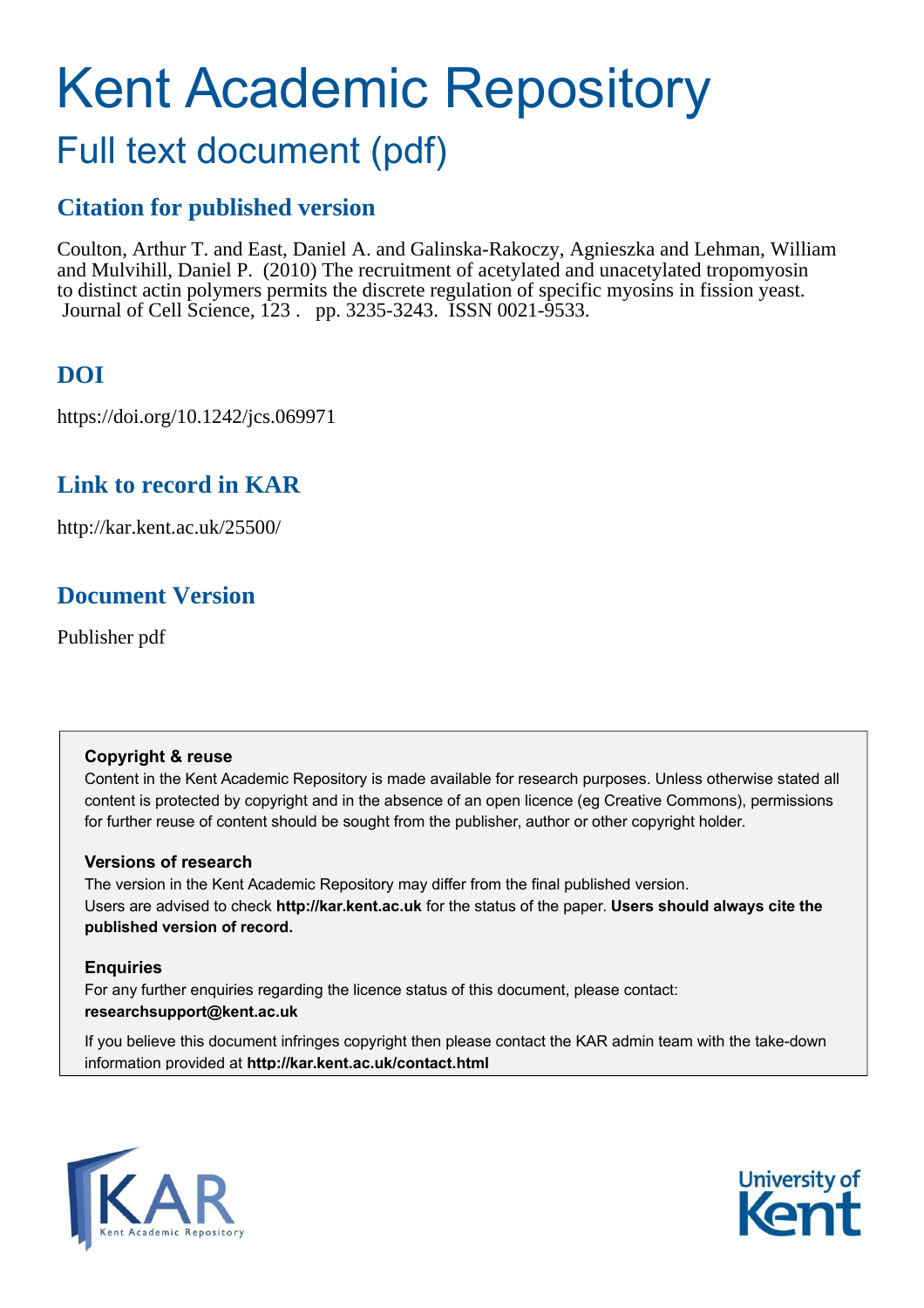# **The recruitment of acetylated and unacetylated tropomyosin to distinct actin polymers permits the discrete regulation of specific myosins in fission yeast**

**Arthur T. Coulton<sup>1</sup> , Daniel A. East<sup>1</sup> , Agnieszka Galinska-Rakoczy2,\*, William Lehman<sup>2</sup> and Daniel P. Mulvihill1,‡**

<sup>1</sup>School of Biosciences, University of Kent, Canterbury, Kent, CT2 7NJ, UK

<sup>2</sup>Department of Physiology and Biophysics, Boston University School of Medicine, Boston, MA 02118, USA

\*Present Address: Department of Biology, University of Pennsylvania, 415 South University Avenue, 222 Leidy Labs, Philadelphia, PA 19104, USA ‡Author for correspondence (d.p.mulvihill@kent.ac.uk)

Accepted 21 June 2010 Journal of Cell Science 123, 3235-3243 © 2010. Published by The Company of Biologists Ltd doi:10.1242/jcs.069971

#### Summary

Tropomyosin (Tm) is a conserved dimeric coiled-coil protein, which forms polymers that curl around actin filaments in order to regulate actomyosin function. Acetylation of the Tm N-terminal methionine strengthens end-to-end bonds, which enhances actin binding as well as the ability of Tm to regulate myosin motor activity in both muscle and non-muscle cells. In this study we explore the function of each Tm form within fission yeast cells. Electron microscopy and live cell imaging revealed that acetylated and unacetylated Tm associate with distinct actin structures within the cell, and that each form has a profound effect upon the shape and integrity of the polymeric actin filament. We show that, whereas Tm acetylation is required to regulate the in vivo motility of class II myosins, acetylated Tm had no effect on the motility of class I and V myosins. These findings illustrate a novel Tm-acetylation-statedependent mechanism for regulating specific actomyosin cytoskeletal interactions.

**Key words:** Tropomyosin, Acetylation, Fission yeast, Schizosaccharomyces pombe, Myosin, Cdc8, NatB

## Introduction

Tropomyosin (Tm) is an evolutionarily conserved  $\alpha$ -helical, coiledcoil protein, which associates along the length of each actin filament strand in muscle and non-muscle cells (Lees-Miller and Helfman, 1991; Perry, 2001). Tm polymerisation on actin stabilises actin filaments, which is essential for a wide range of cellular processes to occur, including cytokinesis, organelle transport and endocytosis (Gunning et al., 2005). In more specialised cellular tissue such as muscle, Tm-stabilised actin filaments provide a means of regulating myosin binding to actin which is essential for efficient muscle contraction to occur (Lehman et al., 1995; McKillop and Geeves, 1991; McKillop and Geeves, 1993). Studies have shown that Nterminal acetylation is essential for Tm to bind actin with high affinity (Monteiro et al., 1994). Unacetylated skeletal Tm is unable to bind actin in the absence of troponin (Hitchcock-DeGregori and Heald, 1987; Urbancikova and Hitchcock-DeGregori, 1994) and although unacetylated  $\alpha$ -smooth muscle Tm (SmTm) is able to associate with actin, it has  $\sim$ 100 times weaker affinity for actin than acetylation-mimic SmTm mutants (Coulton et al., 2006). This difference in affinity between unacetylated and acetylated Tm isoforms is also observed for the high molecular mass fibroblast Tm isoforms, but not for the shorter fibroblast isoforms (Pittenger and Helfman, 1992). It is thought that end to end Tm–Tm contacts are strengthened by Tm acetylation (Brown et al., 2001; Holmes and Lehman, 2008), but the precise mechanism by which acetylation mediates high affinity actin binding is not fully understood.

Single celled organisms such as yeast provide an excellent system in which to study tropomyosin regulation and function. The genome of the budding yeast *Saccharomyces cerevisiae* encodes for two short tropomyosins, Tpm1 and Tpm2, each having distinct

cellular functions. Although deletion of the *TPM1* gene is lethal to the cell, deletion of *TPM2* is not, and *TPM2* overexpression is not sufficient to complement the *TPM1* deletion (Drees et al., 1995). Tpm1 is required to maintain actin filament integrity which is necessary for directed vesicle transport within the cell (Liu and Bretscher, 1992; Liu and Bretscher, 1989). Tpm2 by contrast, has a specific role in the maintenance of myosin-II-dependent retrograde actin flow (Huckaba et al., 2006). TPM1 and TPM2 are N-terminally acetylated in vivo through the action of the NatB complex, which is composed of the catalytic and the regulatory protein subunits, Nat3 (Naa20) and Mdm20 (Naa25) (Polevoda et al., 2009; Polevoda et al., 2003; Singer and Shaw, 2003).

Cdc8, the sole Tm of the fission yeast, *Schizosaccharomyces pombe*, is essential for the formation and maintenance of actin filaments (Balasubramanian et al., 1992; Kurahashi et al., 2002; Pelham and Chang, 2001) and is present in both acetylated and unacetylated forms within the fission yeast cell (Skoumpla et al., 2007). Acetylation increases the affinity of Cdc8 for actin five fold, and dramatically enhances the ability of this conserved coiledcoil protein to regulate myosin activity (Skoumpla et al., 2007). The significance of the presence of both acetylated and unacetylated forms of Cdc8 within the yeast cell is currently unknown.

We show that acetylated Tm is largely enriched at the cytokinetic actomyosin ring (CAR) during mitosis, whereas unacetylated Tm is only seen on actin filaments during interphase. We show how the cytokinetic defect, which is associated with *S. pombe* cells lacking the NatB  $N$ - $\alpha$ -acetyltrasferase regulatory subunit, Naa25, is due to a lack of Tm acetylation. We go on to show that although Cdc8 acetylation has no effect upon the motility of class I or class V myosins on actin polymers, it plays a crucial role in regulating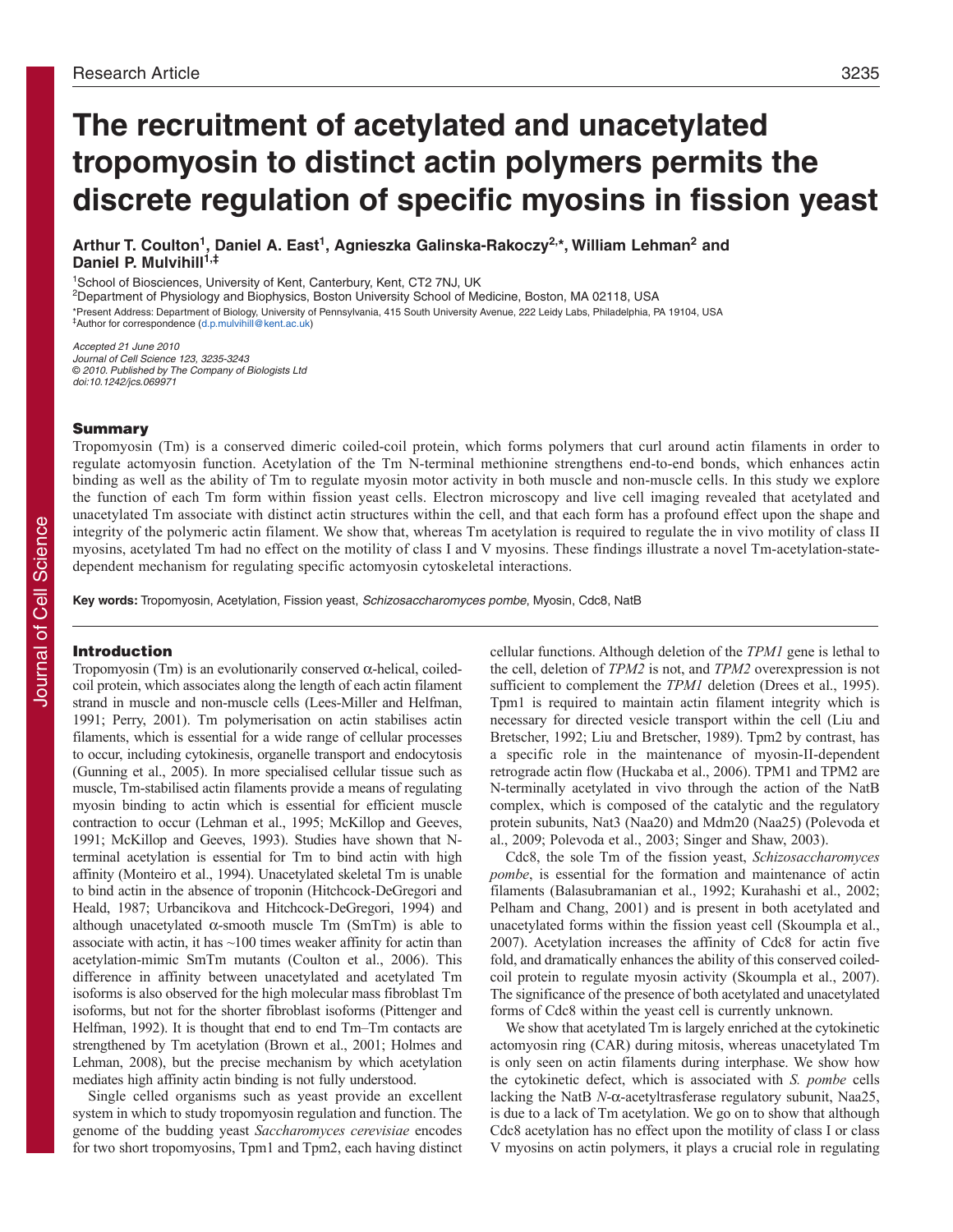both fission yeast class II myosins during cell division. These data indicate the presence of a novel Tm-acetylation-state-dependent mechanism for regulating specific actomyosin cytoskeletal interactions.

#### **Results**

In fission yeast acetylation of the tropomyosin, Cdc8, has a significant impact upon the ability of the protein to regulate the interaction between actin and myosin in vitro (Skoumpla et al., 2007). Within *S. pombe* cells a constant proportion of Cdc8 (~80%) is acetylated, while 20% is unacetylated, however, it has not been possible to determine how each of these subpopulations contribute to the cellular function of this Tm. In an attempt to address this we generated a strain in which the gene encoding for the *S. pombe* NatB N-terminal  $\alpha$ -acetyltransferase complex regulatory subunit, Naa25 (Polevoda et al., 2009; Polevoda et al., 2003; Singer et al., 2000), had been deleted from the genome. The Naa25 protein was found to be non-essential for vegetative growth, but *naa25*<sup>∀</sup> cells were not only temperature sensitive (Fig. 1A), but also grew slowly (Fig. 1A) and had cytokinetic (Fig. 1B,C) defects with 58% of  $naa25\Delta$  cells possessing 1 (35%) or more (23%) septa. This is in dramatic contrast to an equivalent *naa25:* cells in which 15% of cells possessed a single septa. These septation defects were reminiscent of *myo2-E1* or  $myp2∆$ cells (Balasubramanian et al., 1998; Bezanilla et al., 1997; Naqvi et al., 1999), as many of these cells (14%) acquired a branched phenotype at sites of failed cytokinesis during subsequent growth cycles (Fig. 1, arrows).

We initially attempted to visualise actin filament dynamics within live *naa25*∆ cells. However, the expression of each actin polymer labelling fusion protein we tested (i.e. GFP–CHD<sub>Rng2</sub>, GFP–Cdc8, For3–GFP) (Doyle et al., 2009; Karagiannis et al., 2005; Martin and Chang, 2006; Skoumpla et al., 2007) rescued the *naa25∆* strain cytokinenetic phenotypes (not shown). This not only indicates that each GFP fusion protein stabilises actin filaments and affects normal actin polymer dynamics, but suggests that the *naa25*∆ defect is brought about by instability of the actin ring. Rhodamine–phalloidin staining of cortical actin patches in fixed *naa25*∆ revealed the proportion of interphase cells undergoing either monopolar (23%) or bipolar growth (77%) were equivalent in wild-type and *naa25*<sup>∀</sup> cells (Fig. 1D). This F-actin staining also indicated that actin cables were either absent or more fragile in *naa25* $\triangle$  cells than in the equivalent wild-type cells (Fig. 1D). We went on to use the more sensitive (in our hands) anti-Cdc8 immunofluorescence to study actin cable distribution within *naa25*<sup>∀</sup> cells. This revealed that, compared with wild-type cells, less Tm was bound to fewer than normal actin polymers, which also appeared more fragile in *naa25*<sup>∀</sup> cells especially at the CAR during mitosis (Fig. 2A).

We have previously reported that mid-log phase wild-type fission yeast cells contain both unacetylated and acetylated Cdc8 (Skoumpla et al., 2007). Mass spectroscopic analysis of Cdc8, purified from *naa25*∆ cells confirmed Tm acetylation is dependent upon Naa25 and illustrated that the less distinct filaments coincided with an absence of acetylated Cdc8 within the cell. To test whether lack of Cdc8 acetylation is the cause of *naa25*∀-associated growth defects, a plasmid encoding for smooth muscle Tm with an Nterminal alanine–serine acetylation mimic dipeptide extension (SmTm-AS), capable of complementing Cdc8 function (Skoumpla et al., 2007) was introduced into *naa25*∆ fission yeast cells.



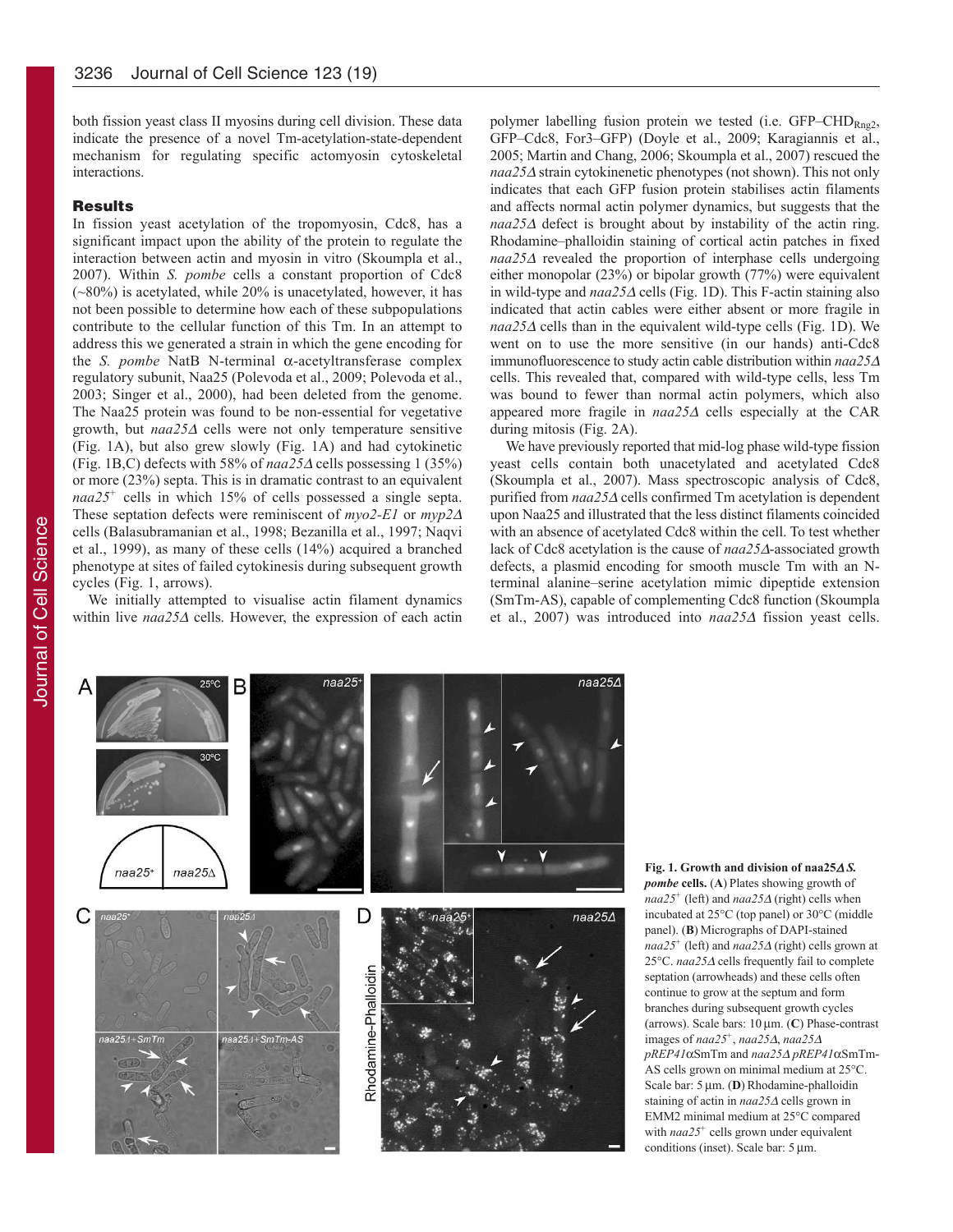Expression of SmTm-AS but not wild-type SmTm rescued the *naa25*∀-associated cyokinesis defects (Fig. 1C). However growth rates indicated that neither protein was able to rescue the slow growth phenotype seen in cells lacking Naa25 (doubling times in EMM2 at 25°C were: *naa25:* , 4.3±0.3 hours; *naa25*∀, 9.2±1.2 hours; *naa25*∀*:SmTm*, 9.25±0.8 hours*? naa25*∀*:SmTm-AS*, 9.8±0.9 hours). These data indicate that whereas the cytokinesis defects observed in *naa25*<sup>∀</sup> cells are probably due to a defect in Cdc8 acetylation and subsequent actin filament stability at the CAR, the slow growth phenotype was a consequence of a lack of acetylation of proteins other than Tm.

## **Unacetylated-Cdc8 associates with and affects actin polymer structure.**

To confirm the above observation that unacetylated Cdc8 could associate with actin filaments we examined electron micrographs of negatively stained reconstituted filaments consisting of F-actin associated with either acetylated Cdc8, unmodified Cdc8, or cardiac muscle Tm. Tm strands could be easily identified in electron micrographs of negatively stained F-actin; however, each form of the Tm filaments (Fig. 2B–D), which coiled around the actin filaments with a characteristic pattern, had a very different effect upon the physical appearance of the polymer. In contrast to the regular and straight filaments composed of actin in complex with cardiac Tm (Fig. 2D), acetylated Cdc8 caused the actin polymers to have a more jagged and irregular appearance (Fig. 2B). This irregular appearance was even more pronounced in actin– unacetylated Cdc8 filaments (Fig. 2C), which not only bundled together (arrows) but also had a propensity to break into shorter lengths (arrowheads). This suggests the actin–unacetylated Cdc8

filaments are relatively rigid, but are less stable than the other actin-Tm polymers examined here, possibly because of the interruption or enhanced fragility of tropomyosin end-to-end linkages. Although unacetylated Cdc8 was seen to decorate actin, a large number of Tm dimers were visible in the background, illustrating the low affinity this Tm has for actin (Fig. 2C). These data show unacetylated Cdc8 is capable of associating with actin polymers (in vivo and in vitro) and also illustrates that the association of each Cdc8 form affects the physical nature of actin– Tm filaments in distinct ways.

## **Characterisation of acetylation-state-specific anti-Cdc8 antibodies**

To further explore the significance of the finding that both unacetylated and acetylated Cdc8 are capable of associating with actin filaments within the cell, we generated two acetylationstate-specific anti-Cdc8 antibodies. These were either raised and purified against an unmodified (anti-Cdc8<sup>UNACE</sup>) or acetylconjugated (anti-Cdc8ACE) peptide encompassing the N-terminus of the Cdc8 protein. Western blot analysis revealed that the anti-Cdc8UNACE antibodies specifically recognised unmodified Cdc8 purified from *E. coli* but not an equivalent quantity of acetylated Cdc8 purified from wild-type *S. pombe* cells (Fig. 3A). By contrast, anti-Cdc8ACE antibodies only detected acetylated Cdc8 but not the unacetylated form (Fig. 3A). In addition, whereas anti-Cdc8 serum recognised Cdc8 in extracts of wild-type and  $naa25\Delta$  cells, the anti-Cdc8<sup>ACE</sup> antibodies only recognised Cdc8 from wild-type cell extracts (Fig. 3B). These results confirm the specificity of these antibodies and our observation that Cdc8 remains unacetylated in  $naa25∆$  cells.



Fig. 2. Unmodified Cdc8 associates with and affects the appearance of Cdc8–actin polymers in vivo and in vitro. (A) Cdc8 immunofluorescence staining of the *naa25*∆ strain using Cdc8 antiserum. Scale bar: 5 µm. (**B–D**) Negative staining of (B) F-actin–acetylated Cdc8, (C) actin–unmodified Cdc8, or (D) actin– cardiac Tm. Obliquely oriented strands characteristic of tropomyosin (Lehman et al., 1994) are observed in each sample. In contrast to cardiac Tm and acetylated-Cdc8-labelled actin filaments (B,D), breaks (arrowheads) are evident in the unacetylated Cdc8–actin polymers (C), which also often formed bundles (arrows). Samples were prepared using identical methods. Scale bars: 40 nm.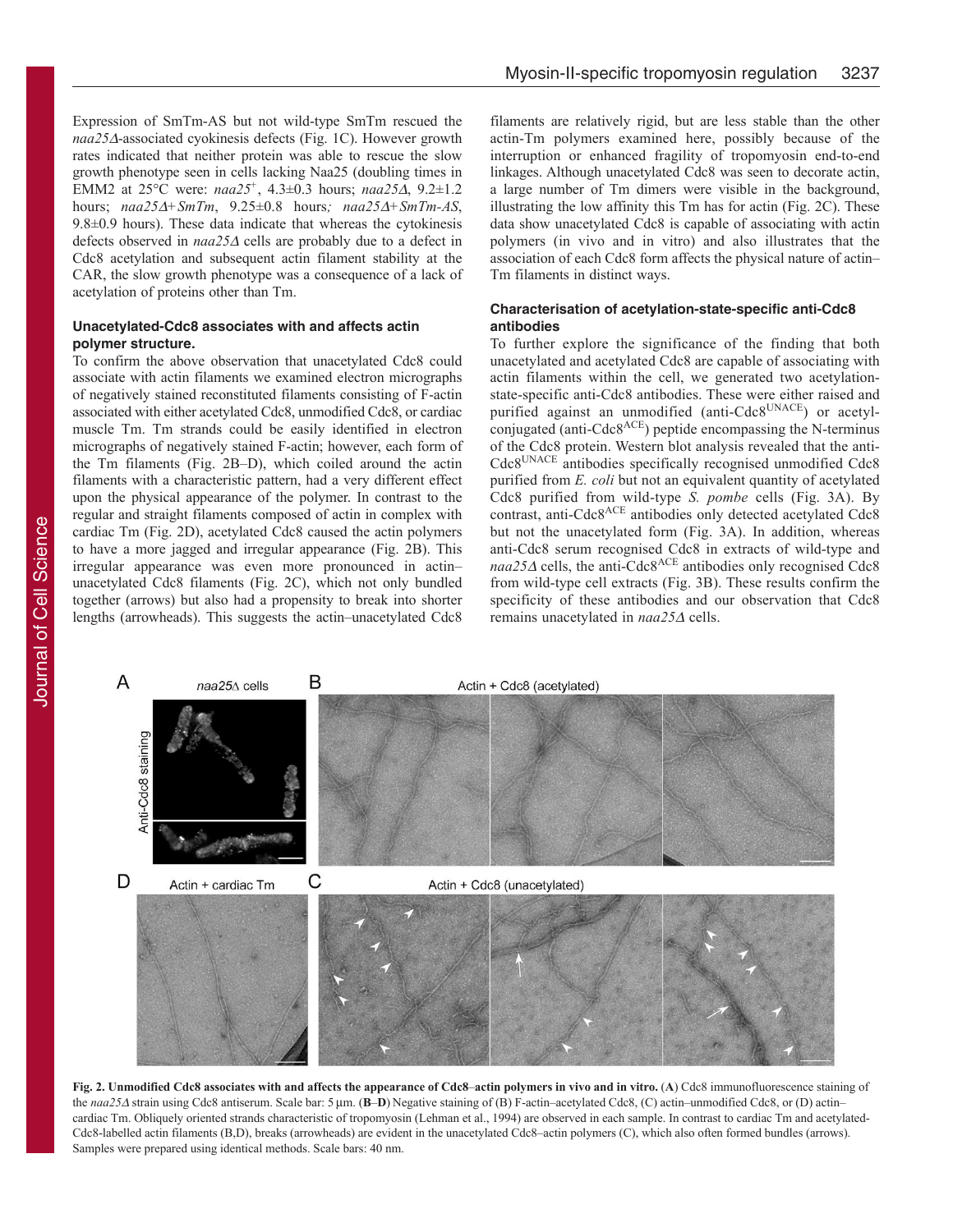

**Fig. 3. Acetylation-state-specific anti-Cdc8 antibodies reveal that only acetylated Cdc8 localises to the cytokinetic actomyosin ring. (A) Purified** endogenous and recombinant Cdc8 proteins were used to characterise the anti-Cdc8<sup>ACE</sup> antibody and the anti-Cdc8<sup>UNACE</sup> antibody. Protein samples were run on a Coomassie Blue-stained gel to demonstrate equal loading. (**9**) Anti-Cdc8 (upper panel) and anti-Cdc $8^{ACE}$  (lower panel) antibodies were used to probe *naa25∆* and *naa25*<sup>+</sup> cell extracts. The anti-Cdc8<sup>ACE</sup> antibody only recognises Cdc8 from  $naa25$ <sup>+</sup> cells. (C–G) Immunofluorescence of  $naa25$ <sup>+</sup> (C,D,E) and *naa25*<sup>∀</sup> (F,G) cells using anti-Cdc8 (C), anti-Cdc8ACE (D,F) or anti- $Cdc8^{UNACE}$  (E,G) acetylation-specific antibodies. Scale bars: 5  $\mu$ m.

## **Acetylated and unacetylated Cdc8 localise to distinct actin polymers in yeast cells**

The acetylation-state-specific antibodies were then used to determine whether unacetylated and acetylated Cdc8 have distinct localisation patterns within fission yeast. The same fixed sample of wild-type cells were subjected to indirect immunofluorescence using either anti-Cdc8 (Fig. 3C), anti-Cdc8ACE (Fig. 3D) or anti $Cdc8^{UNACE}$  (Fig. 3E) antibodies. Although anti- $Cdc8^{ACE}$  antibodies associated strongly with actin filaments within the CAR (Fig. 3D), very little bound to interphase filaments compared with the anti-Cdc8 sera staining (Fig. 3C). By contrast, anti-Cdc8UNACE antibodies were never seen associated with actin filaments incorporated into the CAR during mitosis (Fig. 3E) in wild-type cells, and instead were seen exclusively associated with actin-Cdc8 polymers extending throughout the cell during interphase and at the end of cytokinesis (Fig. 3E). Anti-Cdc8<sup>ACE</sup> immunofluorescence of *naa25*<sup>∀</sup> cells showed no discrete localisation pattern (Fig. 3F); however, anti-Cdc8UNACE antibodies were capable of recognising Cdc8 associated with the CAR in *naa25*∆ cells containing only unmodified protein (Fig. 3G). This not only illustrates that acetylated Cdc8-actin polymers are normally incorporated into the CAR during wild-type mitosis but in the absence of acetylated Tm, unmodified Cdc8 is capable of associating with CAR-associated actin filaments and partially stabilise this organelle. These data indicate that there is a distinct cellular distribution of each Cdc8 form, and although the CAR normally only contains acetylated Tm, the interphase filaments are enriched with the unmodified Cdc8, and this may reflect the different functional demands upon each cytoskeletal structure.

## **Cellular distribution and dynamics of class I and V myosin appear normal in naa25**<sup>∀</sup> **cells**

Previous data has shown that Cdc8 acetylation has the potential to provide a regulatory mechanism for modulating myosin function within the cell (Skoumpla et al., 2007). We next determined whether this was the case in vivo by exploring how Cdc8 acetylation affects the motility of each class of myosin present in yeast (classes I, II and V) by generating *naa25*<sup>∀</sup> strains, each expressing a separate class of fluorophore-tagged myosin.

The fission yeast class I myosin, Myo1, localises to dynamic foci at sites of cell growth, from which they seed the polymerisation of Arp2/3-dependent actin patches and promote endocytosis (Attanapola et al., 2009; Codlin et al., 2008; Lee et al., 2000). As these actin structures lack Cdc8 it was unsurprising that lack of Tm acetylation had no significant affect upon the cellular distribution of this motor protein, which continued to be recruited to foci at sites of growth in  $naa25\Delta$  cells (Fig. 4A,B; Table 1). In addition,

|  |  | Table 1. Localisation of myosins in $naa25+$ and $naa25\Delta$ cells |  |  |  |
|--|--|----------------------------------------------------------------------|--|--|--|
|  |  |                                                                      |  |  |  |

| Myosin            | Location                   | $naa25+$<br>$(\%$ of total) | $naa25\Delta$<br>$(\%$ of total) |
|-------------------|----------------------------|-----------------------------|----------------------------------|
| Myo1              | Endosomes alone            | 0.0                         | 8.4                              |
|                   | Cell poles                 | 72.3                        | 80.6                             |
|                   | Cell equator               | 8.7                         | 5.0                              |
|                   | Septum                     | 18.3                        | 4.7                              |
|                   | Cell poles and septum      | 0.7                         | 0.3                              |
|                   | Multiple septa             | 0.0                         | 1.0                              |
| Myo2              | <b>Functional CAR</b>      | 11.7                        | 4.1                              |
|                   | Aberant CAR                | 0.0                         | 9.1                              |
|                   | Functional CAR + filaments | 0.0                         | 2.2                              |
|                   | Aberant $CAR + filaments$  | 0.0                         | 1.6                              |
|                   | Interphase filaments       | 0.0                         | 26.1                             |
|                   | Diffuse localisation       | 88.3                        | 59.9                             |
| Mv <sub>052</sub> | Cell poles                 | 86.2                        | 79.9                             |
|                   | Cell equator               | 13.8                        | 1.9                              |
|                   | Poles and equator          | 0.0                         | 10.4                             |
|                   | Multiple septa             | 0.0                         | 4.2                              |
|                   | Only motile foci           | 0.0                         | 3.5                              |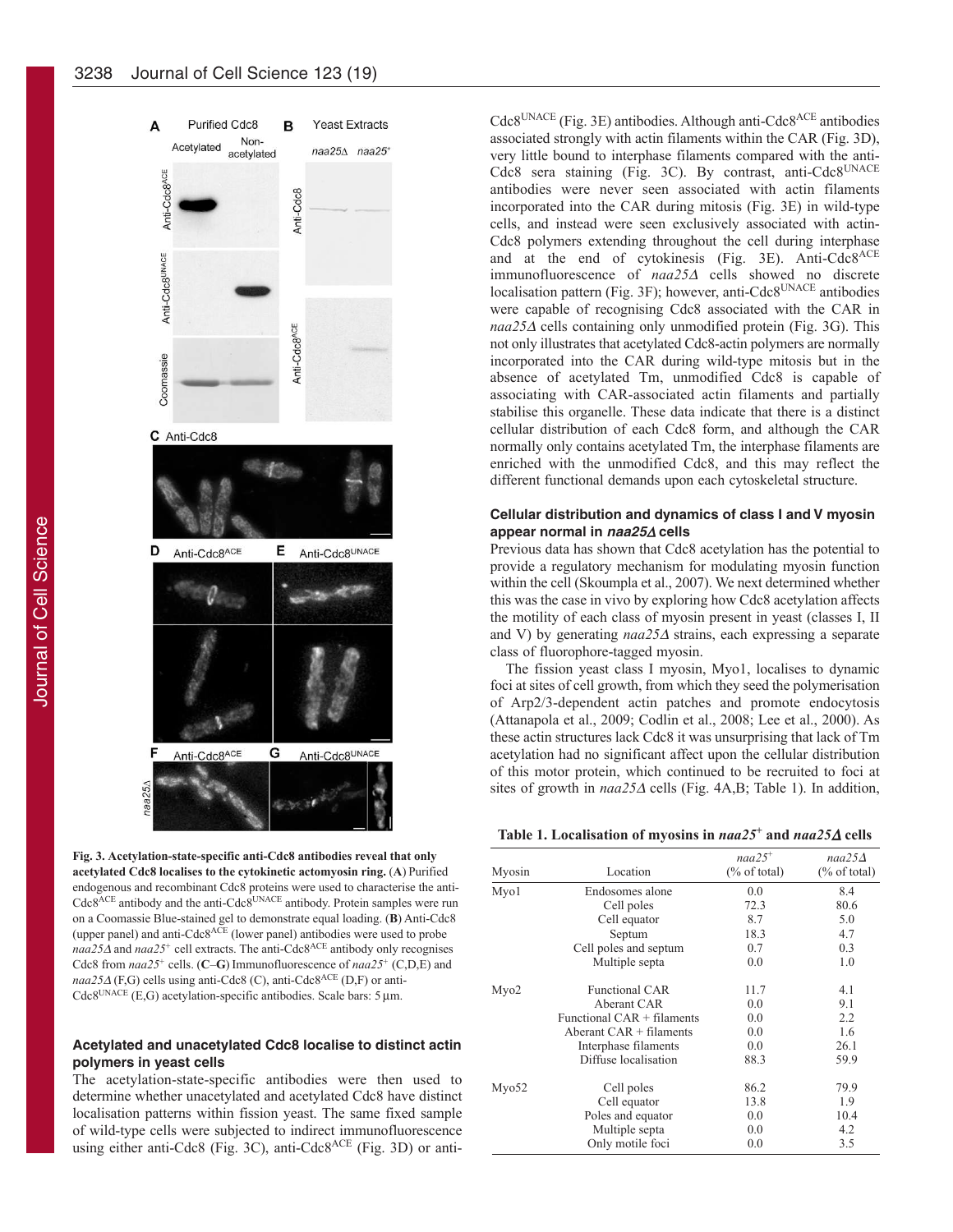

**Fig. 4. Class I myosin dynamics do not require acetylated Cdc8. (A,B) GFP** signal from *gfp-myo1 naa25:* (A) and *gfp-myo1 naa25*<sup>∀</sup> (B) cells reveal Myo1 is recruited to the cell poles and septum in both strains. (C,D) Kymograph analysis of GFP-Myo1 in vivo dynamics in *S*. *pombe naa25:* (C) and *naa25*<sup>∀</sup> (D) strains. Kymographs are maximum projections of 100 five-z-slice stacks at different time points, each 250 mseconds apart. Scale bars: 5 µm.

comparison of kymographs generated from time-lapse movies of *gfp-myo1 naa25:* and *gfp-myo1 naa25*<sup>∀</sup> cells (Fig. 4C,D; supplementary material Movies 1 and 2) revealed no difference in the frequency or duration of Myo1 foci signal, which confirmed that Cdc8 acetylation does not affect the Cdc8-independent actin association of this class I myosin.

Fission yeast cells possess two type V myosins, Myo51 and Myo52, but only the latter has any discernible function or motility during the vegetative life cycle (Win et al., 2001). Myo52 moves along Cdc8–actin polymers within the *S*. *pombe* cell and concentrates at actin-rich sites of cell growth (Grallert et al., 2007). Not only was the ability of Myo52 to localise to actin filaments or concentrate at regions of growth unaffected in the *naa25*<sup>∀</sup> cells (Fig. 5A,B; Table 1), but lack of Cdc8 acetylation had no effect upon the movement and velocity of this motor protein upon actin–Cdc8 polymers (Fig. 5C,D; Table 1; supplementary material Movies 3 and 4). Fewer Myo52 movements were observed in cells lacking Naa25 when compared with wild-type cells, which was likely to be a consequence of the reduced number of stable Cdc8–actin polymers observed within these cells (Fig. 2A). These data indicate that acetylated Cdc8 has no role in regulating the normal actin-dependent in vivo motility of fission yeast myosin V.



**Fig. 5. Class V myosin movements do not require acetylated Cdc8.**  $(A,B)$  GFP signal from *gfp-myo52 naa25*<sup>+</sup> (A) and *gfp-myo52 naa25* $\triangle$  (B) cells reveal Myo52 is recruited to motile foci that concentrate at sites of cell growth in each strain. (C,D) Kymograph analysis of GFP-Myo52 in vivo motility in *S*. *pombe naa25:* (C) and *naa25*<sup>∀</sup> (D) strains. Kymographs are maximum projections of 100 five-z-slice stacks at different time points, each 250 mseconds apart. Scale bars:  $5 \mu m$ .

## **Localisation of class II myosins and CAR function are disrupted in naa25**<sup>∀</sup> **cells**

As in many eukaryote non-muscle cells, the two fission yeast class II myosins, Myo2 and Myp2, only localise to the CAR during mitosis (Bezanilla et al., 1997; Kitayama et al., 1997). These motor proteins provide the force for the constriction of this specialised actin structure, which precedes deposition of the septum (Mulvihill and Hyams, 2003). A strain expressing *myo2-mCherry* was used to examine the effect that lack of Cdc8 acetylation had upon Myo2 localisation and CAR constriction. In contrast to wild-type cells, in which Myo2 was recruited to functional contractile rings (Fig. 6A,C; supplementary material Movie 5), Myo2 was not only seen to localise to nonfunctional actin rings in  $naa25∆$  cells (Fig. 6B,D; supplementary material Movie 6; Table 1), but also to actin filaments not associated with the CAR during interphase and mitosis (Fig. 6B; supplementary material Movie 7; Table 1) and aberrant contractile structures extending the length of the cell (supplementary material Movie 8).

To confirm that the abnormal Myo2 structures were not a consequence of the fluorophore tag, anti-Myo2 and anti-Myp2 antibodies were used to examine the localisation of both endogenous fission yeast class II myosins in the absence of acetylated Cdc8. Anti-Myo2 and anti-Myp2 immunofluorescence revealed that both class II myosins were only recruited to actin filaments to form a complete CAR structure in wild-type cells, as reported previously (Bezanilla et al., 1997; Kitayama et al., 1997) (Fig. 6E,F, insets). In cells lacking Naa25, however, Myo2 and Myp2 localised not only to filaments not associated with the CAR (Fig. 6E,F arrowheads) but also to abnormal contractile structures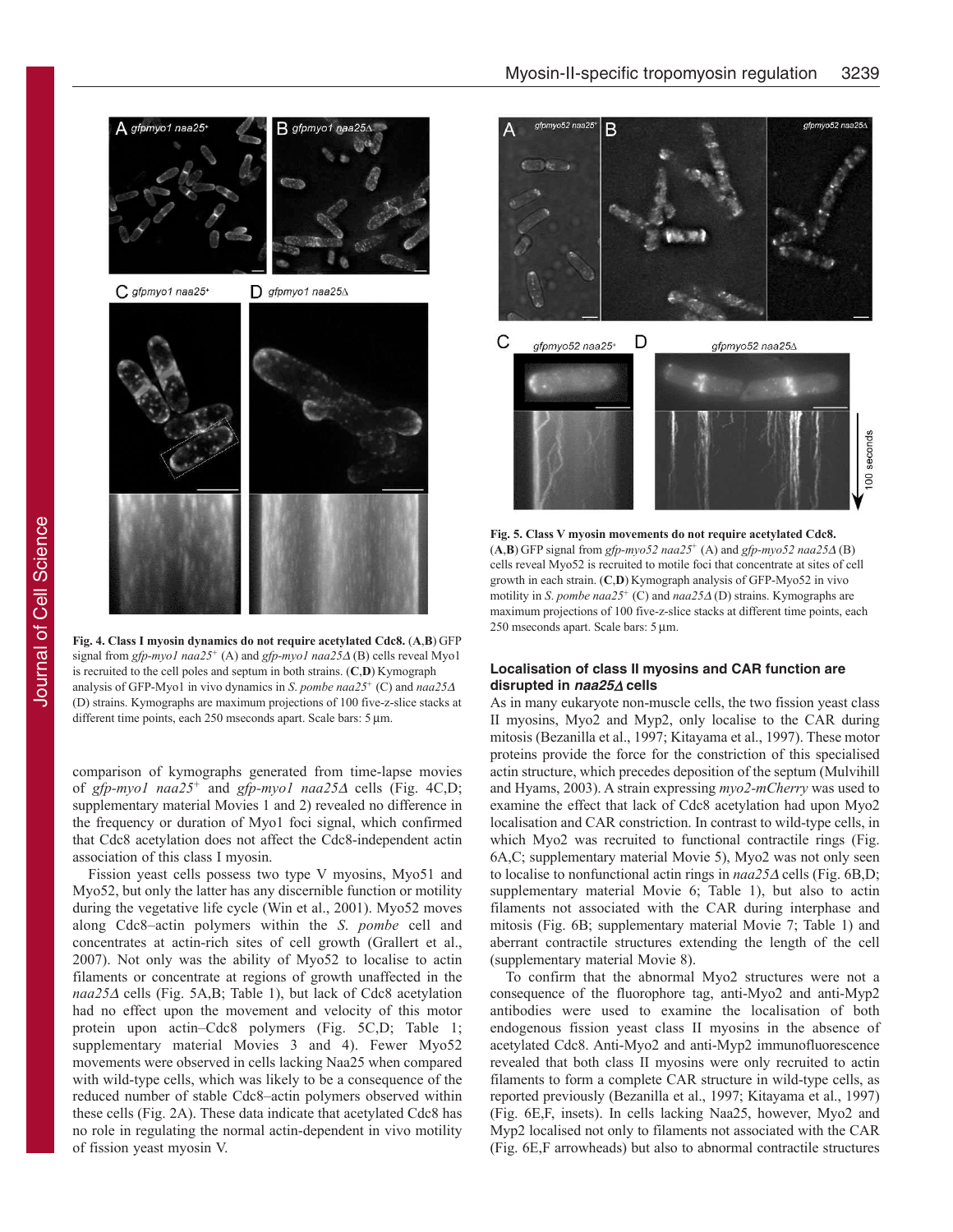

 ${\rm Fig.~6.~Function~of~both~S.~pombe}$ **f 570 571 671 671 671 671 671 671 671 671 671 671 671 671 671 671 671 671 671 671 671 671 671 671 671 671 671 671 671 671 671 671 671 671 671 671 6** acetylated Cdc8. In vivo localisation of Myo2 in *S*. *pombe*  $naa25<sup>+</sup>$  (**A**) and  $naa25\Delta$  (**B**) cells. Myo2 was seen localised to abnormal contractile structures (arrowheads) and actin filaments not associated with the CAR in cells lacking Naa25. (C) Myo2 rings constricted within an hour of forming in  $naa25$ <sup>+</sup> cells. (D) Myo2 often localised to contractile rings which failed to form properly or constrict in *naa25*<sup>∀</sup> cells. (**Μ**,**!**) Anti-Myo2 (E) and anti-Myp2 (F) immunofluorescence of each endogenous class II myosin confirmed the live cell imaging data. Although each myosin only localised to distinct CAR structures during mitosis (insets), both proteins were seen associated with disrupted CAR structures (arrows) and interphase actin filaments (arrowheads) in *naa25*<sup>∀</sup> cells. Scale bars:  $5 \mu m$ .

which either did not contract properly or had a punctate and illdefined appearance (Fig. 6E,F arrows). These data indicate that acetylated Cdc8 plays an important role in regulating the localisation and function of class II myosins in yeast.

### **Discussion**

N-terminal acetylation of proteins is a ubiquitous post-translational modification crucial for regulating the stability, structure and function of a large number of proteins. Acetylation of the Nterminus occurs in up to 90% of eukaryote proteins and is carried out co-translationally at the ribosome by a group of enzymes called N-terminal  $\alpha$ -acetyltransferases (NATs), which transfer an acetyl group from acetyl coenzyme A to the N-terminal amino acid of a protein (Polevoda and Sherman, 2003). Acetylation of the Nterminal methionine of the actin cytoskeleton component tropomyosin enhances the end-to-end interactions between Tm dimers (Brown et al., 2001; Urbancikova and Hitchcock-DeGregori, 1994), which increases the integrity of actin–Tm filaments and stabilises the position of the Tm polymer on actin.

During this study we generated a strain of *S. pombe* lacking the gene encoding for Naa25, the regulatory subunit of the NatB Nterminal acetyltransferase complex. This allowed us to examine how acetylation affects the in vivo function of the essential fission yeast tropomyosin, Cdc8. Consistent with the observation that acetylation enhances the ability of Cdc8 to bind and associate with actin (Skoumpla et al., 2007), cells lacking Naa25 (and therefore lack acetylated Cdc8) had perturbed CAR function, and had a phenotype reminiscent of that seen in cells lacking a functional copy of either of the *S. pombe* type II myosins, Myo2 or Myp2 (Balasubramanian et al., 1998; Bezanilla et al., 1997; Kitayama et al., 1997). Significantly, this cytokinesis defect was rescued by expression of SmTm with a dipeptide acetylation mimic N-terminal extension, whereas overexpression of unmodified Tm did not (Fig. 1C). This implies lack of Tm acetylation is the major contributory factor in the appearance of a septation phenotype in this mutant.

Surprisingly, electron microscopy revealed that the acetylation state of Cdc8 has a dramatic effect on Cdc8–actin filaments. Although acetylated Cdc8–actin filaments had a slightly wavy appearance (when compared with actin alone or actin decorated with cardiac Tm), the filaments appeared stable and failed to bundle. By contrast, actin filaments decorated with unacetylated Tm were not only considerably more wavy, but also bundled and were significantly more fragile than the acetylated form. These findings may indicate that as well as modulating the stability of the actin polymer, the acetylation state of this Tm may play a previously unpredicted and active role in regulating F-actin dynamics within the cell. This is intriguing when considered with the finding that each form of Cdc8 associated with distinct actin filaments within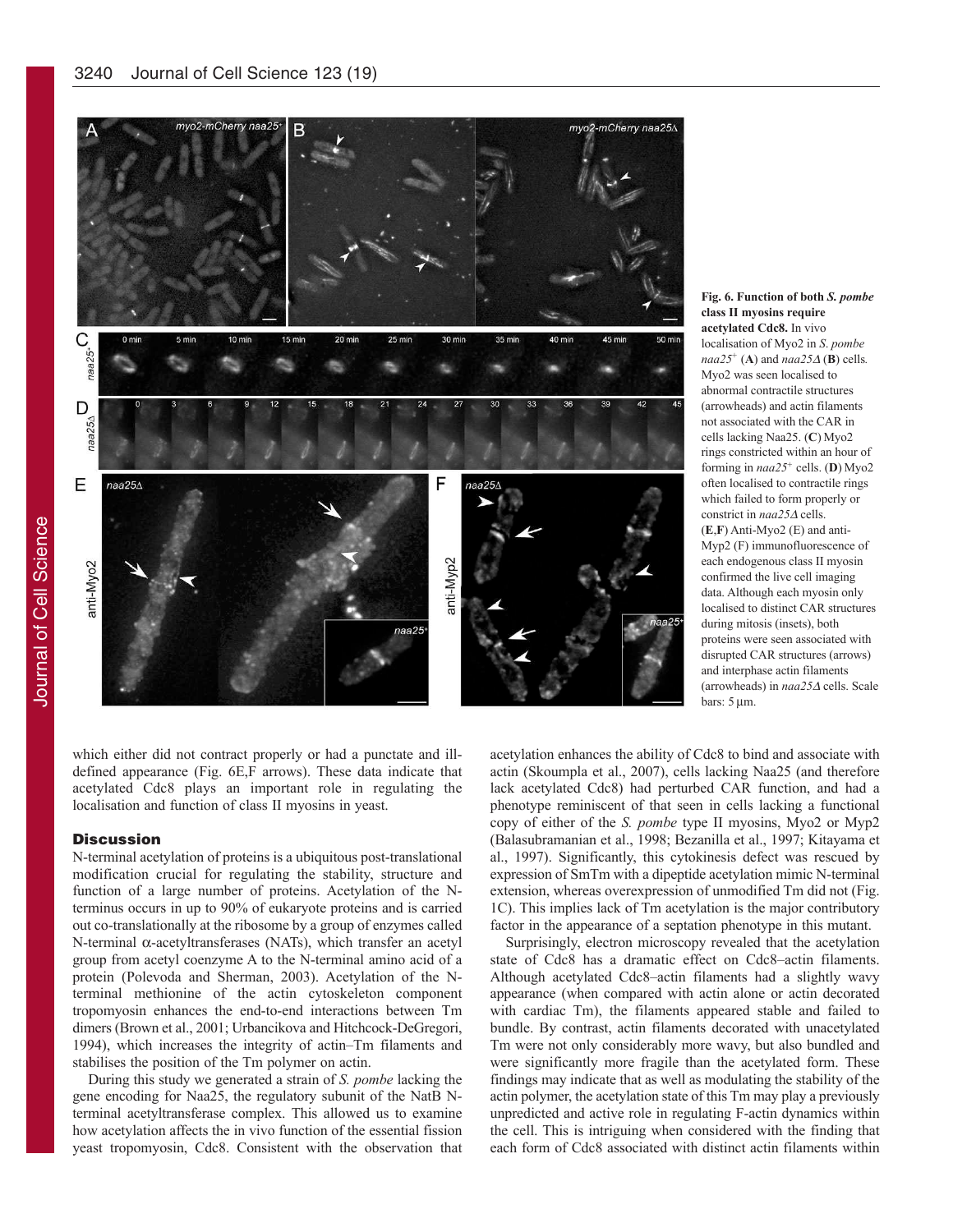

- Un-acetylated Cdc8 - 60% of Tm in closed position.

Fig. 7. Model comparing the effect that Tm acetylation has upon actin**based motility of class II and class V myosins. (A) Acetylation of Cdc8** permits the actomyosin interaction-driven cooperative movement of the Tm filament from its normal residency in the closed (red lines) into the open position (green lines) on an individual actin strand (grey circles). This facilitates the regulated cooperative binding of multiple motor domains of myosin II heavy chain filaments along the actin strand. (**9**) The 36 nm step taken by myosin V dimers results in each motor domain interacting with a separate actin strand. As 98% of acetylated Tm filaments occupy the closed or 'off' position on actin, each actomyosin interaction would be regulated by Tm and would therefore affect this dimeric motor's motility. (C) By contrast, significantly less (32%) of the of unacetylated Tm filaments (blue lines) occupy the closed position and therefore have negligible regulatory effect on myosin.

the cell. The acetylated Cdc8 was found enriched on actin filaments associated with the CAR during mitosis, with which class II myosins associate. By contrast, unacetylated Cdc8 was seen to localise exclusively to actin filaments that extend throughout the cell, not associated with the CAR. The mechanism by which the localisation of each Tm form to discrete actin filaments is regulated is currently unclear, however, several regulators of the cell cycle and actin cytoskeleton are likely to play direct roles in this.

These distinct localisation patterns suggested the possibility that each form of Cdc8 plays a role in differential regulation of each myosin, depending upon their cellular location. We went on to provide evidence that Tm acetylation plays a crucial role in regulating distinct classes of myosin. Consistent with these observations we discovered that myosin V and myosin I movement are unaffected by lack of Tm acetylation. Although Myo1 normally only associates with short polymers of cortical actin, and is prevented from associating with actin filaments labelled with forms of Cdc8 (Attanapola et al., 2009; Sirotkin et al., 2005), Tm acetylation has no effect upon this inhibition. Similarly our findings show that Myo52 motility not being affected by Cdc8 acetylation is consistent with the observations that Tm does not affect the motility of mammalian myosin Va in vitro (Stark et al., 2010). By contrast, our data suggest the acetylated form of the fission yeast Tm plays a crucial role in regulating the myosin II motors at the CAR structure, as the absence of acetylated Cdc8 has a profound effect upon the structural integrity of this myosin-II-associated actin structure.

Why should the acetylation state of Tm specifically affect class II myosin motor activity and not that of myosin V? Acetylation enhances the end-to-end interactions between Tm dimers (Brown et al., 2001; Urbancikova and Hitchcock-DeGregori, 1994), which increases the integrity of actin–Tm filaments and stabilises the position of the Tm polymer on actin. This has been shown to be the case in fission yeast, where 98% of the acetylated Cdc8 sits firmly in the closed position of the actin helix and thereby enhances the regulation of myosin motor activity (Skoumpla et al., 2007) by modulating the actin affinity and duty cycle of myosin II in vitro (Stark et al., 2010). However, the position of non-acetylated Tm polymers are less constrained upon actin, and will therefore have no significant effect upon actomyosin interactions. These differences in the physical properties of the Tm–actin filaments are therefore crucial only in affecting a specific class of myosins, as each myosin class interacts with actin in fundamentally different ways.

Multiple motor domains of myosin II dimer thick filaments interact simultaneously with adjacent actin monomers at the CAR. This working in concert allows the myosins to exert significantly more force or stress on the actin polymer than a single head alone. In addition the cooperative nature of the Cdc8ACE filament (Skoumpla et al., 2007) means that the interaction of each myosin II with actin moves the Tm polymer on adjacent actin molecules of the same actin helix strand from a position that only allows myosin to bind in the weak state (closed position) to one that permits binding in the strong state and contraction (open position) (McKillop and Geeves, 1993), thus enhancing subsequent myosin– actin interactions in these positions (Fig. 7). Importantly, CAR assembly and disassembly are tightly coordinated processes that occur once every cell cycle, with no obvious growth or shrinkage of actin filaments once they are incorporated within the structure (Pollard and Wu, 2010; Wu et al., 2003). Therefore, a trade off is required between the need to have more dynamic actin polymers and the need to produce a more stable actin structure capable of withstanding the forces generated by a number of myosin II molecules working in concert along the same actin–Cdc8 cable (Lord and Pollard, 2004; Stark et al., 2010). By contrast, a single myosin V dimer normally takes large 36 nm steps, which span between adjacent strands of the actin helix. Therefore each myosinhead-to-actin contact will not affect the position of the Tm on actin during subsequent binding events. The more flexible actin– unacetylated Cdc8 filament would not inhibit the processive nature of myosin V movements. As the myosin V dimer does not exert undue stress on the actin–Tm complex when compared with simultaneous interactions from multiple myosin II dimers at the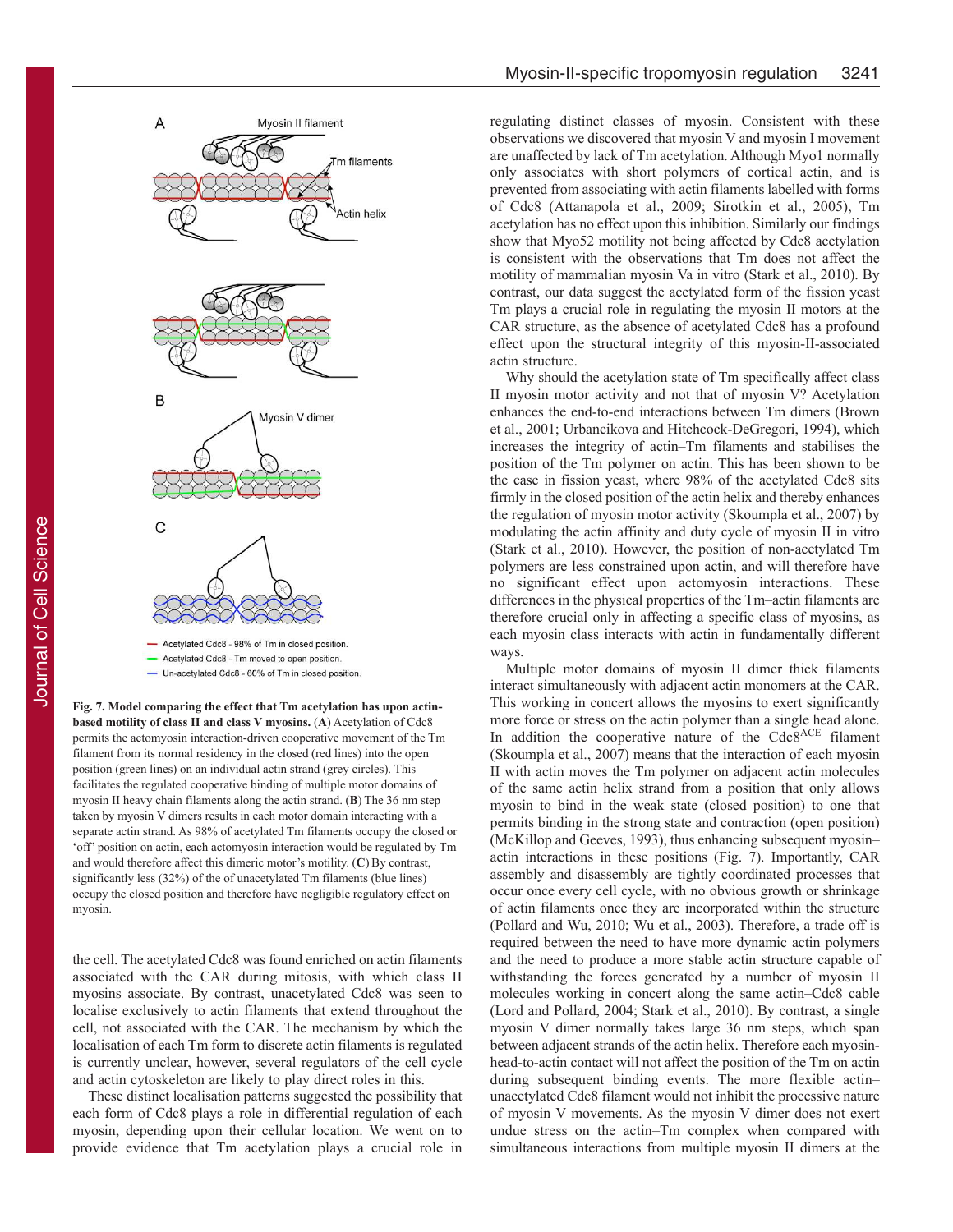CAR, the ability of Tm to increase the stability or integral strength of the actin polymer is likely to be of less significance for actin cables which only act as tracks for individual myosin V dimers (Veigel et al., 2005). Therefore we propose that concerted action of multiple myosin II heavy chain displaces the acetylated Cdc8 filament from the closed to the open position, so allowing myosin to generate force without challenging the integrity of the actin cable.

#### Materials and Methods

#### **Yeast cell culture and strains**

Cell culture and maintenance were carried out as described elsewhere (Moreno et al., 1991). Cells were grown in Edinburgh minimal medium supplemented with the appropriate amino acids. Genetic crosses were undertaken on MSA plates (Egel et al., 1994). Strains used in this study are listed in supplementary material Table S1.

#### **Molecular biology**

The  $naa25$ <sup>+</sup> gene corresponds to the designated coding sequence SPBC1215.02c within the *S. pombe genome. myo2-mCherry:hphMX6* and  $naa25::kanMX6$  strains were created as described previously using appropriate templates and primers (Bahler et al., 1998; Tanaka et al., 2005).

#### **Immunological techniques**

Standard immunological methods were used as described previously (Harlow and Lane, 1988). Acetylation-state-specific anti-Cdc8 antibodies were raised against either an unmodified or acetyl-conjugated peptide encompassing the N-terminus of the Cdc8 protein in SPF rabbits (Eurogentec, Seraing, Belgium), and were subsequently affinity purified. Anti-Myo2 and anti-Myp2 antibodies were raised against the KLH-conjugated polypeptides LKEHRPSGKENNIPA and LLEDVPNNTRNQIKG, respectively (Myo2 residues 1370–1384; Myp2 residues 1517–1531) in SPF rabbits (Eurogentec, Seraing, Belgium).

#### **Analysis of yeast extracts**

Protein extracts were prepared and analysed as described elsewhere (Skoumpla et al., 2007). For western blot analysis anti-Cdc8 serum was diluted 1:1000, and affinity purified acetylated-state-specific anti-Cdc8 antibodies were diluted 1:100.

#### **Microscopy**

Samples were visualised as described elsewhere (Martin-Garcia and Mulvihill, 2009). Statistical analyses were carried out on averages of individual samples of more than 300 cells. Immunofluorescence microscopy was performed as described previously (Hagan and Hyams, 1988) except that glutaraldehyde was omitted. Anti-Cdc8, Myo2 and Myp2 sera were used at a dilution of 1:100 and acetylation-statespecific anti-Cdc8 antibodies were used at a dilution of 1:1000. Electron microscopy was undertaken as described previously (Skoumpla et al., 2007) mixing 20 µM Factin with 5.7 μM cardiac Tm or 50 μM of either acetylated or unmodified Cdc8.

We thank Jerry Hyams (Toulouse) for the generous gift of anti-Myo2 and anti-Myp2 antibodies and Mike Regnier (Washington), Kay Barr, Mike Geeves and Armenius Centurion (Kent) for discussions. This work was funded by a BBSRC project grant (BB/F011784/1) to D.P.M. and NIH grants (HL86655 and HL36153) to W.L. Deposited in PMC for release after 12 months.

Supplementary material available online at http://jcs.biologists.org/cgi/content/full/123/19/3235/DC1

#### References

- Attanapola, S. L., Alexander, C. J. and Mulvihill, D. P. (2009). Ste20-kinase-dependent TEDS-site phosphorylation modulates the dynamic localisation and endocytic function of the fission yeast class I myosin, Myo1. *J. Cell Sci.* **122**, 3856-3861.
- Bahler, J., Wu, J. Q., Longtine, M. S., Shah, N. G., McKenzie, A., 3rd, Steever, A. B., **Wach, A., Philippsen, P. and Pringle, J. R.** (1998). Heterologous modules for efficient and versatile PCR-based gene targeting in Schizosaccharomyces pombe. *Yeast* 14, 943-951.
- **Balasubramanian, M. K., Helfman, D. M. and Hemmingsen, S. M.** (1992). A new tropomyosin essential for cytokinesis in the fission yeast S. pombe. *Nature* 360, 84-87.
- **Balasubramanian, M. K., McCollum, D., Chang, L., Wong, K. C., Naqvi, N. I., He, X., Sazer, S. and Gould, K. L.** (1998). Isolation and characterization of new fission yeast cytokinesis mutants. *Genetics* 149, 1265-1275.
- Bezanilla, M., Forsburg, S. L. and Pollard, T. D. (1997). Identification of a second myosin-II in Schizosaccharomyces pombe: Myp2p is conditionally required for cytokinesis. *Mol. Biol. Cell* **>**, 2693-2705.
- Brown, J. H., Kim, K. H., Jun, G., Greenfield, N. J., Dominguez, R., Volkmann, N., Hitchcock-DeGregori, S. E. and Cohen, C. (2001). Deciphering the design of the tropomyosin molecule. Proc. Natl. Acad. Sci. USA 98, 8496-8501.
- Codlin, S., Haines, R. L. and Mole, S. E. (2008). btn1 affects endocytosis, polarization of sterol-rich membrane domains and polarized growth in Schizosaccharomyces pombe. *Traffic* **⊥**, 936-950.
- Coulton, A., Lehrer, S. S. and Geeves, M. A. (2006). Functional homodimers and heterodimers of recombinant smooth muscle tropomyosin. *Biochemistry* 45, 12853-12858.
- **Dovle, A., Martin-Garcia, R., Coulton, A. T., Bagley, S. and Mulvihill, D. P.** (2009). The fission yeast type V myosin Myo51, is a meiotic spindle pole body component, with discrete roles during cell fusion and spore formation. *J. Cell Sci.* **122**, 4330-4340.
- Drees, B., Brown, C., Barrell, B. G. and Bretscher, A. (1995). Tropomyosin is essential in yeast, yet the TPM1 and TPM2 products perform distinct functions. *J. Cell Biol.* **128**, 383-392.
- Egel, R., Willer, M., Kjaerulff, S., Davey, J. and Nielsen, O. (1994). Assessment of pheromone production and response in fission yeast by a halo test of induced sporulation. *ϑeast* **&∴**, 1347-1354.
- Grallert, A., Martin-Garcia, R., Bagley, S. and Mulvihill, D. P. (2007). In vivo movement of the type V myosin Myo52 requires dimerisation but is independent of the neck domain. *J. Cell Sci.* **120**, 4093-4098.
- Gunning, P. W., Schevzov, G., Kee, A. J. and Hardeman, E. C. (2005). Tropomyosin isoforms: divining rods for actin cytoskeleton function. *Trends Cell. Biol.* **15**, 333-341.
- Hagan, I. M. and Hyams, J. S. (1988). The use of cell division cycle mutants to investigate the control of microtubule distribution in the fission yeast Schizosaccharomyces pombe. *J. Cell Sci.* **89**, 343-357.
- Harlow, E. and Lane, D. (1988). *Antibodies: A Laboratory Manual*. Cold Spring Harbor: Cold Spring Harbor Laboratory Press.
- Hitchcock-DeGregori, S. E. and Heald, R. W. (1987). Altered actin and troponin binding of amino-terminal variants of chicken striated muscle alpha-tropomyosin expressed in Escherichia coli. *Ι. Biol. Chem.* **3Λ3**, 9730-9735.
- **Holmes, K. C. and Lehman, W.** (2008). Gestalt-binding of tropomyosin to actin filaments. *Ι. Muscle Res. Cell Motil.* **3⊥**, 213-219.
- **Huckaba, T. M., Lipkin, T. and Pon, L. A.** (2006). Roles of type II myosin and a tropomyosin isoform in retrograde actin flow in budding yeast. *J. Cell Biol.* **175**, 957-969.
- Karagiannis, J., Bimbo, A., Rajagopalan, S., Liu, J. and Balasubramanian, M. K. (2005). The nuclear kinase Lsk1p positively regulates the septation initiation network and promotes the successful completion of cytokinesis in response to perturbation of the actomyosin ring in Schizosaccharomyces pombe. *Mol. Biol. Cell* **16**, 358-371.
- **Kitayama, C., Sugimoto, A. and Yamamoto, M.** (1997). Type II myosin heavy chain encoded by the myo2 gene composes the contractile ring during cytokinesis in Schizosaccharomyces pombe. *J. Cell Biol.* **137**, 1309-1319.
- **Kurahashi, H., Imai, Y. and Yamamoto, M.** (2002). Tropomyosin is required for the cell fusion process during conjugation in fission yeast. *Genes Cells* 7, 375-384.
- Lee, W. L., Bezanilla, M. and Pollard, T. D. (2000). Fission yeast myosin-I, Myo1p, stimulates actin assembly by Arp2/3 complex and shares functions with WASp. *Ι. Cell Biol.* **&4&**, 789-800.
- Lees-Miller, J. P. and Helfman, D. M. (1991). The molecular basis for tropomyosin isoform diversity. *BioEssays* **13**, 429-437.
- Lehman, W., Craig, R. and Vibert, P. (1994). Ca(2+)-induced tropomyosin movement in Limulus thin filaments revealed by three-dimensional reconstruction. *Nature* 368, 65-67.
- Lehman, W., Vibert, P., Uman, P. and Craig, R. (1995). Steric-blocking by tropomyosin visualized in relaxed vertebrate muscle thin filaments. *J. Mol. Biol.* **251**, 191-196.
- Liu, H. P. and Bretscher, A. (1989). Disruption of the single tropomyosin gene in yeast results in the disappearance of actin cables from the cytoskeleton. *Cell* 57, 233-242.
- Liu, H. and Bretscher, A. (1992). Characterization of TPM1 disrupted yeast cells indicates an involvement of tropomyosin in directed vesicular transport. *J. Cell Biol.* **118**, 285-299. Lord, M. and Pollard, T. D. (2004). UCS protein Rng3p activates actin filament gliding by fission yeast myosin-II. *J. Cell Biol.* **167**, 315-325.
- Martin, S. G. and Chang, F. (2006). Dynamics of the formin for3p in actin cable assembly. *Curr. Biol.* **16**, 1161-1170.
- Martin-Garcia, R. and Mulvihill, D. P. (2009). Myosin V spatially regulates microtubule dynamics and promotes the ubiquitin-dependent degradation of the fission yeast CLIP-**170 homologue, Tip1.** *J. Cell Sci.* **<b>122**, 3862-3872.
- **McKillop, D. F. and Geeves, M. A.** (1991). Regulation of the acto.myosin subfragment 1 interaction by troponin/tropomyosin. Evidence for control of a specific isomerization between two acto.myosin subfragment 1 states. *Biochem. J.* **279**, 711-718.
- **McKillop, D. F. and Geeves, M. A.** (1993). Regulation of the interaction between actin and myosin subfragment **&**, evidence for three states of the thin filament. *Biophys. Ι.* **65**, 693-701.
- **Monteiro, P. B., Lataro, R. C., Ferro, J. A. and Reinach Fde, C.** (1994). Functional alpha-tropomyosin produced in Escherichia coli. A dipeptide extension can substitute the amino-terminal acetyl group. *J. Biol. Chem.* **269**, 10461-10466.
- **Moreno, S., Klar, A. and Nurse, P.** (1991). Molecular genetic analysis of fission yeast Schizosaccharomyces pombe. *Methods Enzymol*. **194**, 795-823.
- Mulvihill, D. P. and Hyams, J. S. (2003). Role of the two type II myosins, Myo2 and Myp2, in cytokinetic actomyosin ring formation and function in fission yeast. *Cell Motil. Cytoskeleton* **54**, 208-216.
- Naqvi, N. I., Eng, K., Gould, K. L. and Balasubramanian, M. K. (1999). Evidence for F-actin-dependent and -independent mechanisms involved in assembly and stability of the medial actomyosin ring in fission yeast. *EMBO J*. **18**, 854-862.
- **Pelham, R. J., Jr and Chang, F.** (2001). Role of actin polymerization and actin cables in actin-patch movement in Schizosaccharomyces pombe. *Nat. Cell Biol.* **Α**, 235-244.
- **Perry, S. V.** (2001). Vertebrate tropomyosin: distribution, properties and function. *J. Muscle Res. Cell Motil.* **33**, 5-49.